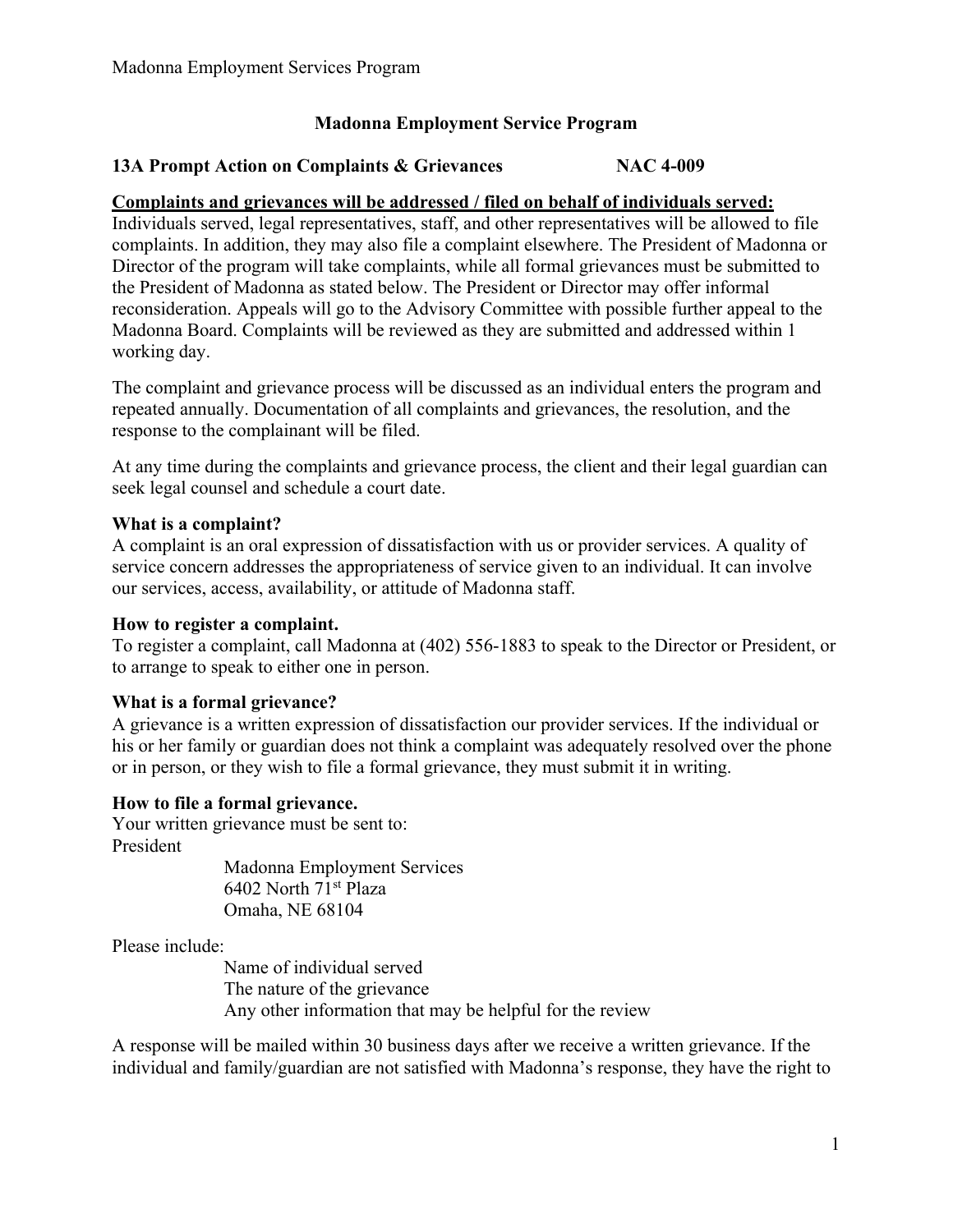elevate the grievance through an appeals process. Each level of the grievance procedure is reviewed by a separate panel.

## **What is an informal reconsideration?**

In addition to an individual or family's right to appeal, they can speak with the Director for an informal reconsideration of the complaint or the circumstances surrounding it. An informal reconsideration is the President's or Director's request to speak with the individual, family or guardian about Madonna's response to the grievance. An informal reconsideration is typically based on submission of additional information or a peer-to-peer discussion. We will conduct an informal reconsideration within one working day of the receipt of the request and update Madonna response to the grievance accordingly and as needed.

# **What is an appeal?**

An appeal is a written request to change Madonna's response to the grievance. We recognize that disputes may arise and individuals and their families/guardians may not agree will all or part of Madonna's response to their grievance. We consider requests to change our response or services offered through an individual's ISP as an appeal. An appeal will be brought before the Adult Services committee.

If individuals or their representatives are not satisfied with the outcome of their appeal(s), they are entitled to an additional appeal to be heard by the Madonna Board of Directors.

# **Follow-up plan**

Below shows the form Madonna will use to follow up appropriately when dealing with complaints and grievances.